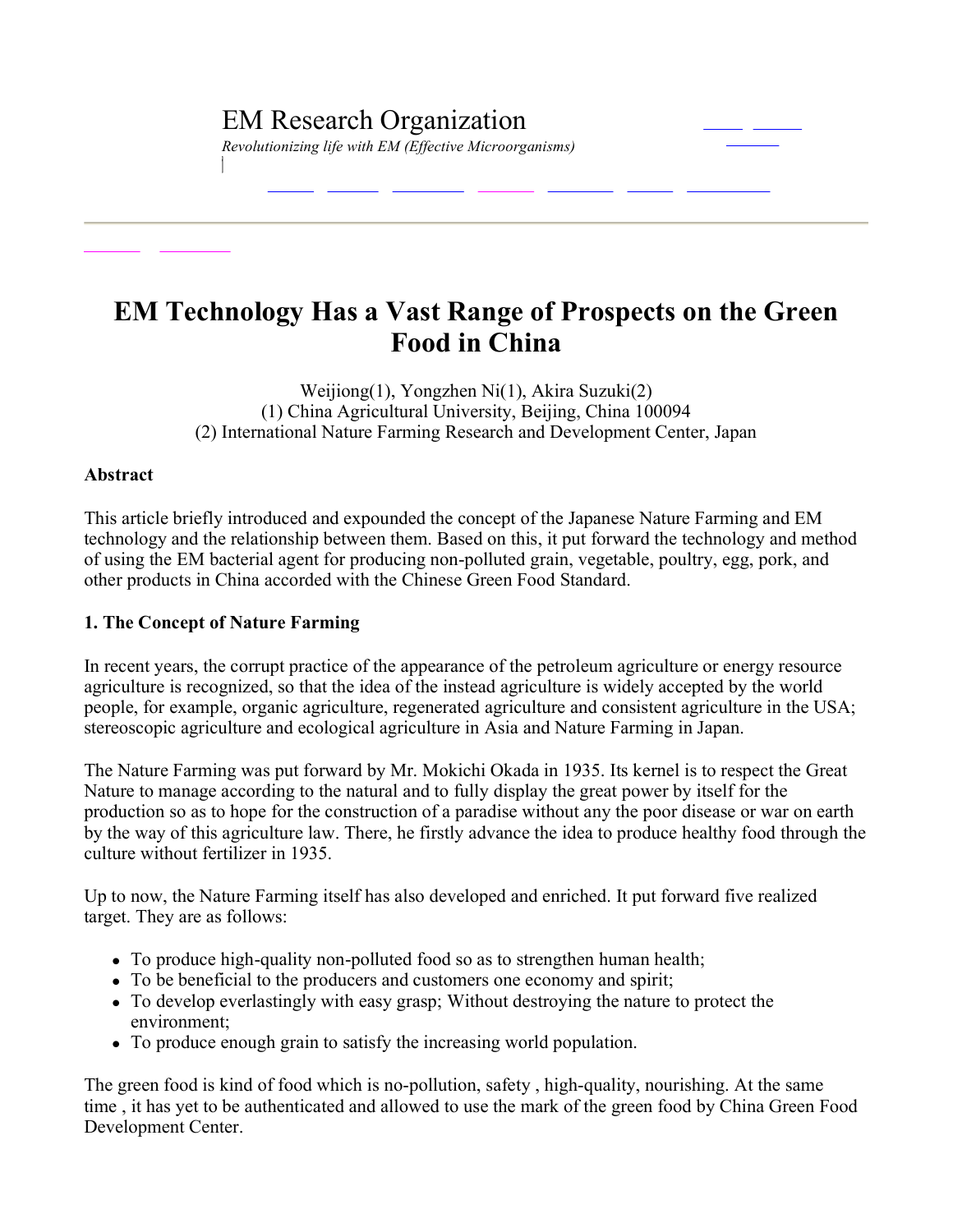The standards of the green food contains 4 aspects, but the most important is the standard of production process, i.e. a little or no-chemical fertilizer and pesticide in plantation industry, a little or no-growth hormone and antibiotic in husbandry industry. Only the production process of the green food are safety and no-pollution, the quality of productions ensured.

## **2. EM Technology and Green Food Production**

During the early 1990's,the Chinese and Japanese scientists cooperated to introduce EM technology in to China. Under the support and help of the Japanese International Research and Development Center of Nature Farming and Prof. Teruo Higa, we carried out thousands of experiment in the aspects of the planting industry, raising industry and environmental protection only with several years, which not only got obvious effects and results but also summed up the technology and method of applying EM bacterial agent in China. At present, EM technology has been tested, demonstrated and applied in over 30 Chinese provinces, cities and autonomous regions to be paid wide attention .Many production units take EM technology as the first selected technology of carrying out the ecological agriculture and producing green food to open up a new way for the non-pollution food production.

#### **2.1 Development of non-pollution grain products**

Since 1993, we have used EM technology to culture the grain crops for test and research in the Quzhou Experiment Station, China Agriculture University . After several years' experiment and research, under the condition of without using pesticide and chemical fertilizer, to utilize the combination of EM and organic manure, the yield per Chinese mu  $(1 \text{ ha.} = 15 \text{ mu})$  of double-season wheat and corn reached over 1200 kg, which surpassed the level of ton grain yield per mu. Its quality reached the standard of the Chinese Green Food (Table 1), this result was checked and appraised in Sept.1999 and was highly praised by experts.

| Unit |                                                                                                 |                                                   |                                                                 |
|------|-------------------------------------------------------------------------------------------------|---------------------------------------------------|-----------------------------------------------------------------|
|      | $\leq 0.7$                                                                                      | 0.003                                             | Qualified                                                       |
|      | $\leq 0.02$                                                                                     | 0.005                                             | Ditto                                                           |
|      | $\leq 1.0$                                                                                      | 0.1                                               | Ditto                                                           |
|      | $\leq 0.1$                                                                                      | 0.002                                             | Ditto                                                           |
|      | $\leq 1.0$                                                                                      | 0.01                                              | Ditto                                                           |
|      | $\leq 50$                                                                                       | 21                                                | Ditto                                                           |
|      | $\leq 0.3$                                                                                      | 0.01                                              | Ditto                                                           |
|      | $\leq 10$                                                                                       | 0.05                                              | Ditto                                                           |
|      | $\leq 0.4$                                                                                      | 0.01                                              | Ditto                                                           |
|      | $\leq$ 3                                                                                        | 1                                                 | Ditto                                                           |
|      | $\leq$ 5                                                                                        | $(\leq 1)$                                        | Ditto                                                           |
|      | $\leq 0.05$                                                                                     | Negative                                          | Ditto                                                           |
|      | $\leq$ 5                                                                                        | Negative                                          | Ditto                                                           |
|      | $\leq$ 2                                                                                        | No $(< 0.05)$                                     | Ditto                                                           |
|      | $\leq 10$                                                                                       | No (< 0.20)                                       | Ditto                                                           |
|      | mg/kg<br>mg/kg<br>mg/kg<br>mg/kg<br>mg/kg<br>mg/kg<br>mg/kg<br>mg/kg<br>mg/kg<br>mg/kg<br>mg/kg | mg/kg<br>mg/kg<br>mg/kg<br>Carbon bisulfied mg/kg | Present green food standard Actual test result Qualified or not |

Table 1. Test result of non-polluted wheat products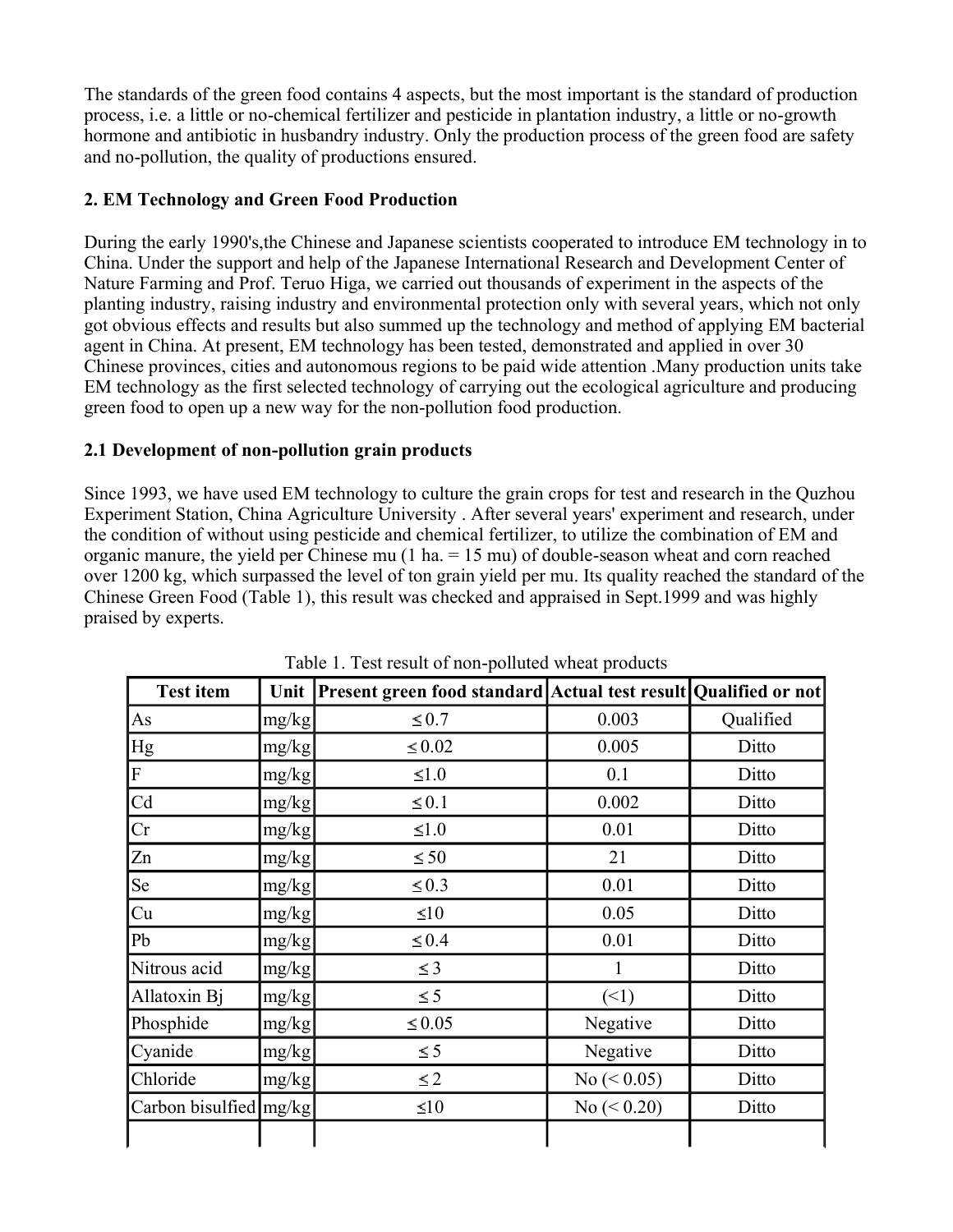| Heptachlorine | mg/kg | $\leq 0.02$ | No $(1x10^{-4})$ | Ditto |
|---------------|-------|-------------|------------------|-------|
| Aldrin        | mg/kg | $\leq 0.02$ | No $(1x10^{-4})$ | Ditto |
| Dieldria      | mg/kg | $\leq 0.02$ | No $(1x10^{-4})$ | Ditto |
| Phorate       | mg/kg | $\leq 0.02$ | No $(1x10^{-3})$ | Ditto |
| Fenitrothion  | mg/kg | $\leq$ 5    | No $(1x10^{-3})$ | Ditto |
| Fenthion      | mg/kg | $\leq 0.05$ | No $(1x10^{-3})$ | Ditto |
| <b>DDVP</b>   | mg/kg | $\leq 0.1$  | No $(1x10^{-3})$ | Ditto |
| Rogor         | mg/kg | $\leq 0.05$ | No $(1x10^{-3})$ | Ditto |
| Malathion     | mg/kg | $\leq$ 3    | No $(1x10^{-3})$ | Ditto |
| Parathion     | mg/kg | $\leq 0.1$  | No $(1x10^{-3})$ | Ditto |
| <b>BHC</b>    | mg/kg | $\leq 0.3$  | No $(1x10^{-5})$ | Ditto |
| <b>DDT</b>    | mg/kg | $\leq 0.2$  | No $(1x10^{-5})$ | Ditto |

Test unit: Chinese Land Reclamation North Food Monitor Center

### **2.2 Research and exploitation of Non-Pollution vegetable Products**

In recent years, we have tested and studied to use the biological active organic manure combined with EM and organic manure instead of chemical fertilizer and use biological pesticide and biological control instead of chemical pesticide on the vegetable production in many areas, i.e. Beijing , Hebei, etc., so as to produce vegetable products, i.e. non-pollution green food-cucumber, etc. (Table 2).

| <b>Test item</b>  | Unit  | Present green food standard Actual test result Qualified or not |                   |           |
|-------------------|-------|-----------------------------------------------------------------|-------------------|-----------|
| As                | mg/kg | $\leq 0.2$                                                      | 0.01              | Qualified |
| Cd                | mg/kg | $\leq 0.05$                                                     | 0.002             | Ditto     |
| Zn                | mg/kg | $\leq 20$                                                       | $\overline{4}$    | Ditto     |
| <sub>Se</sub>     | mg/kg | $\leq 0.1$                                                      | 0.01              | Ditto     |
| Cr                | mg/kg | $\leq 0.5$                                                      | 0.01              | Ditto     |
| Pb                | mg/kg | $\leq 0.2$                                                      | 0.01              | Ditto     |
| Cu                | mg/kg | $\leq 10$                                                       | 0.04              | Ditto     |
| Hg                | mg/kg | $\leq 0.01$                                                     | 0.01              | Ditto     |
| ${\bf F}$         | mg/kg | $\leq 1.0$                                                      | 0.1               | Ditto     |
| <b>BHC</b>        | mg/kg | $\leq 0.2$                                                      | No $(<1x10^{-5})$ | Ditto     |
| <b>DDT</b>        | mg/kg | $\leq 0.1$                                                      | No $(<1x10^{-5})$ | Ditto     |
| Phorate           | mg/kg | N <sub>0</sub>                                                  | No $(<1x10^{-3})$ | Ditto     |
| Fentrothion mg/kg |       | $\leq 0.2$                                                      | No $(<1x10^{-3})$ | Ditto     |
| Fenthion          | mg/kg | $\leq 0.05$                                                     | No $(<1x10^{-3})$ | Ditto     |
|                   |       |                                                                 |                   |           |

Table 2. Test result of non-polluted cucumber products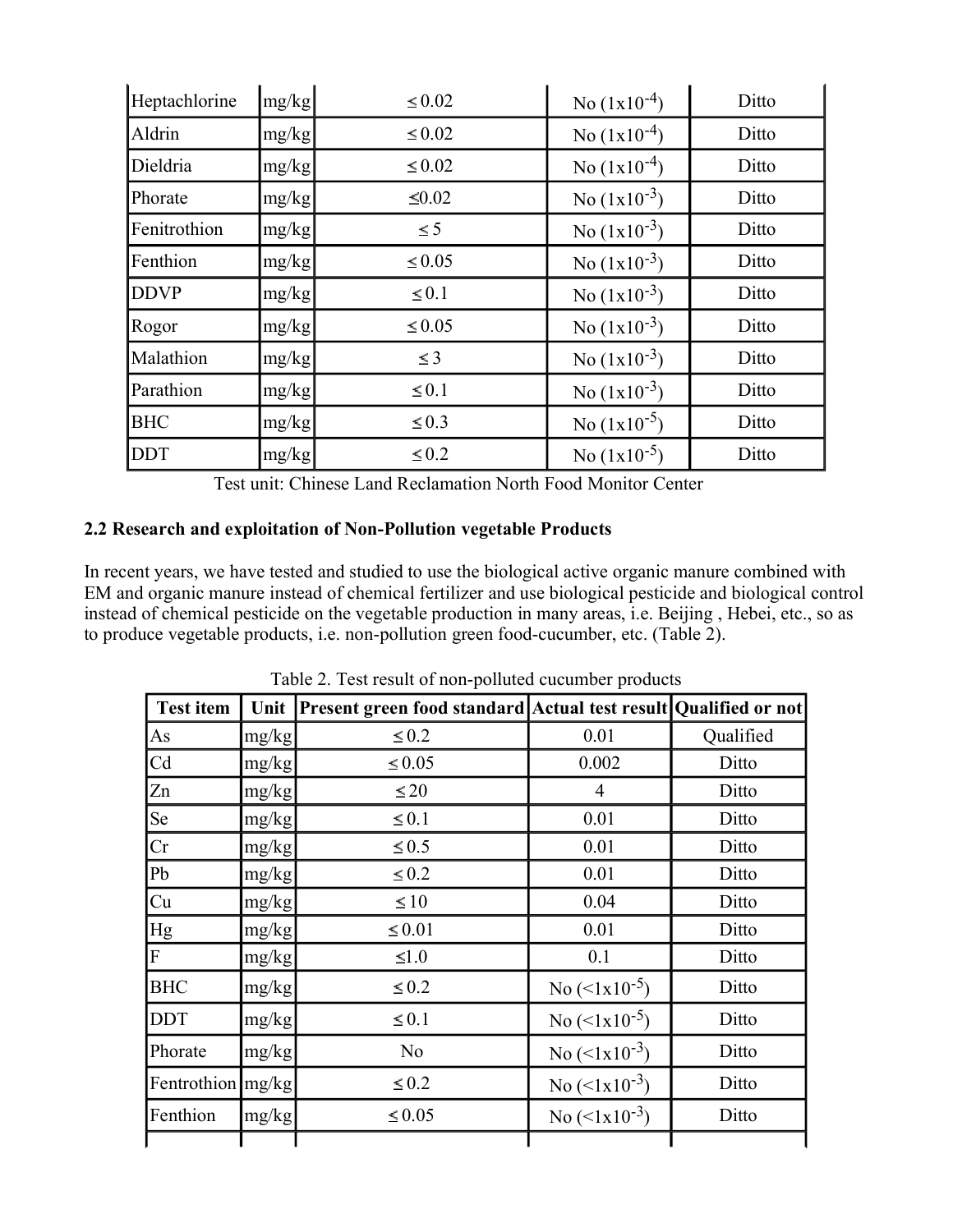| <b>DDVP</b>          | mg/kg | $\leq 0.1$ | No $(<1x10^{-3})$ | Ditto |
|----------------------|-------|------------|-------------------|-------|
| Rogor                | mg/kg | $\leq 0.5$ | No $(<1x10^{-3})$ | Ditto |
| Malathion            | mg/kg | No         | No $(<1x10^{-3})$ | Ditto |
| Parathion            | mg/kg | No         | No $(<1x10^{-3})$ | Ditto |
| Nitrate acid $mg/kg$ |       | $\leq 4$   |                   | Ditto |

Test Unit: Chinese Land Reclamation North Food Monitor Center

#### **2.3 Research and Development of Non-pollution poultry and Egg.**

Under the support of Beijing EM Biological Technology Limited Co, after several years` research, we applied fermented technology combined with aerobic and anaerobic to produce EM fermented and fed the hen with EM diluted liquid for drinking water or spraying over the hen house. We didn't use antibiotic and hormone matters to produce EM egg without pesticide remain and with low fat and cholesterol high protein (Table 3). These eggs entered Beijing market and were warmly welcomed by the consumers.

Table 3. Test result of EM egg

| Test item                         | Unit          |        | <b>EM</b> egg Average value of common egg | Ratio     |
|-----------------------------------|---------------|--------|-------------------------------------------|-----------|
| Protein (whole egg)               | $\frac{0}{0}$ | 13.3   | 12.6                                      | $+0.70$   |
| [Fact (whole egg)                 | g/100g        | 2.9    | 110                                       | $-8.10$   |
| Cholesterol (whole egg)   mg/100g |               | 120.8I | 680.0                                     | $-559.20$ |

Protein increased 7% , fat decreased 73.6% , cholesterol decreased 82.2%, pesticides: DDT, BHC, remains were not found. Hormones: DES, DET, TEP, HPT, and HEX were not found.

Test unit: Monitoring Institute of Food Hygiene of Chinese Sanitation Ministry.

We cooperated with the head office of the Chinese Green Food Corporation to apply the above mentioned technology and method to produce the Tiandisheng trademark green food chicken (Table 4).

Since it entered Beijing market, it has had a good sale all the time.

| <b>Test item</b> |       | Unit Present green food standard Actual test result Qualified or not |               |           |
|------------------|-------|----------------------------------------------------------------------|---------------|-----------|
| Penicillin       | mg/kg |                                                                      | No(< 0.01)    |           |
| Aureomgcin       | mg/kg |                                                                      | No(< 0.01)    |           |
| Terramgcin       | mg/kg |                                                                      | No(< 0.01)    |           |
| Gentamicin       | mg/kg |                                                                      | No(< 0.01)    |           |
| Protein          | $\%$  |                                                                      | 19            |           |
| Fat              | $\%$  |                                                                      | 19            |           |
| <b>BHC</b>       | mg/kg | < 4.0                                                                | No(< 0.00001) | Qualified |
| <b>DDT</b>       | mg/kg | ${}_{0.2}$                                                           | No(< 0.00001) | Qualified |
|                  |       |                                                                      |               |           |

Table 4. Test result of Tiandisheng trademark green food broiler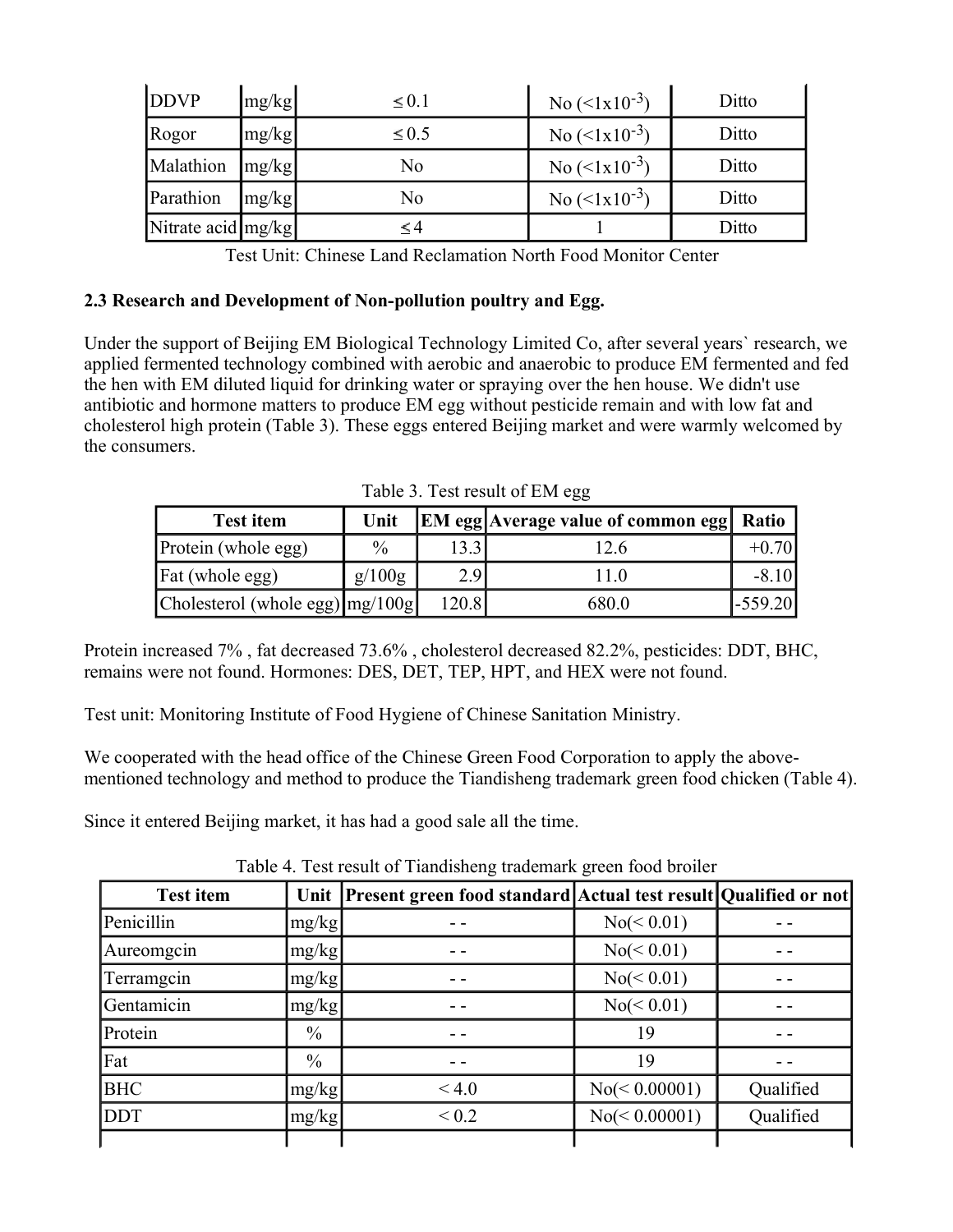| Hg                               | mg/kg | ${}< 0.05$   | 0.01  | Qualified |
|----------------------------------|-------|--------------|-------|-----------|
| As                               | mg/kg | ${}_{0.5}$   | 0.02  | Qualified |
| <sub>Se</sub>                    | mg/kg | ${}_{0.5}$   | 0.001 | Qualified |
| <sub>Cd</sub>                    | mg/kg | ${}_{0.1}$   | 0.004 | Qualified |
| F                                | mg/kg | ${}_{< 2.0}$ | l.l   | Qualified |
| Volatility Base nitrogen   mg/kg |       | $<$ 15       |       | Qualified |

Test unit: Chinese Land Reclamation North Monitor Center

### **2.4 Research and Exploitation of Non-Pollution Pork Products**

Under the support of the Beijing Science Committee, we cooperated with the Changping Science Committee to study and apply EM technology to succeed in setting up the ecological pig farm, which not only summed up a series of combined technology for the construction of the ecological pig farm, but also produced the non-pollution pork to accord with the standard of green food (Table 5). This result was checked upon delivery and praised by experts. They all agreed that we should.

| <b>Test item</b>               | Unit  | Present green food standard Actual test result Qualified or not |                       |           |
|--------------------------------|-------|-----------------------------------------------------------------|-----------------------|-----------|
| As                             | mg/kg | ${}_{0.5}$                                                      | 0.01                  | Qualified |
| $ _{\mathrm{Cd}}$              | mg/kg | < 0.1                                                           | 0.002                 | Qualified |
| Hg                             | mg/kg | ${}_{0.05}$                                                     | 0.0006                | Qualified |
| $ Z_{n} $                      | mg/kg | < 100                                                           | 18                    | Qualified |
| <sub>Se</sub>                  | mg/kg | ${}_{0.5}$                                                      | 0.0007                | Qualified |
| Cr                             | mg/kg | ${}_{< 0.5}$                                                    | 0.06                  | Qualified |
| Pb                             | mg/kg | < 1.0                                                           | 0.01                  | Qualified |
| Nitrous acid                   | mg/kg | ${}_{< 0.5}$                                                    | 0.7                   | Qualified |
| Volatity base nitrogen mg/100g |       | $<$ 3                                                           | 6                     | Qualified |
| <b>BHC</b>                     | mg/kg | < 20                                                            | No $(<1x10^{-5})$     | Qualified |
| <b>DDT</b>                     | mg/kg | < 4                                                             | No $($ < $1x10^{-5})$ | Qualified |
| Cu                             | mg/kg | ${}_{< 2.0}$                                                    | 0.04                  | Qualified |
| $\vert$ F                      | mg/kg | <10                                                             | 0.2                   | Qualified |
| Penicillin                     | mg/kg | < 2.0                                                           | No $($ Ix $10^{-5})$  | Qualified |
| Aureomycin                     | mg/kg |                                                                 | No $(<1x10^{-5})$     | Qualified |
| Tetracgcline                   | mg/kg |                                                                 | No $($ Ix $10^{-5})$  | Qualified |
| Terramgcin                     | mg/kg |                                                                 | No $($ Ix $10^{-5})$  | Qualified |

Table 5. Spread the result with great effort. Test result of non-polluted pork Products

Test unit: Chinese Land Reclamation North Food Monitor Center

## **3. Conclusion and Discussion**

3.1 The past eight years, research and practice proved that the EM technology advanced by the